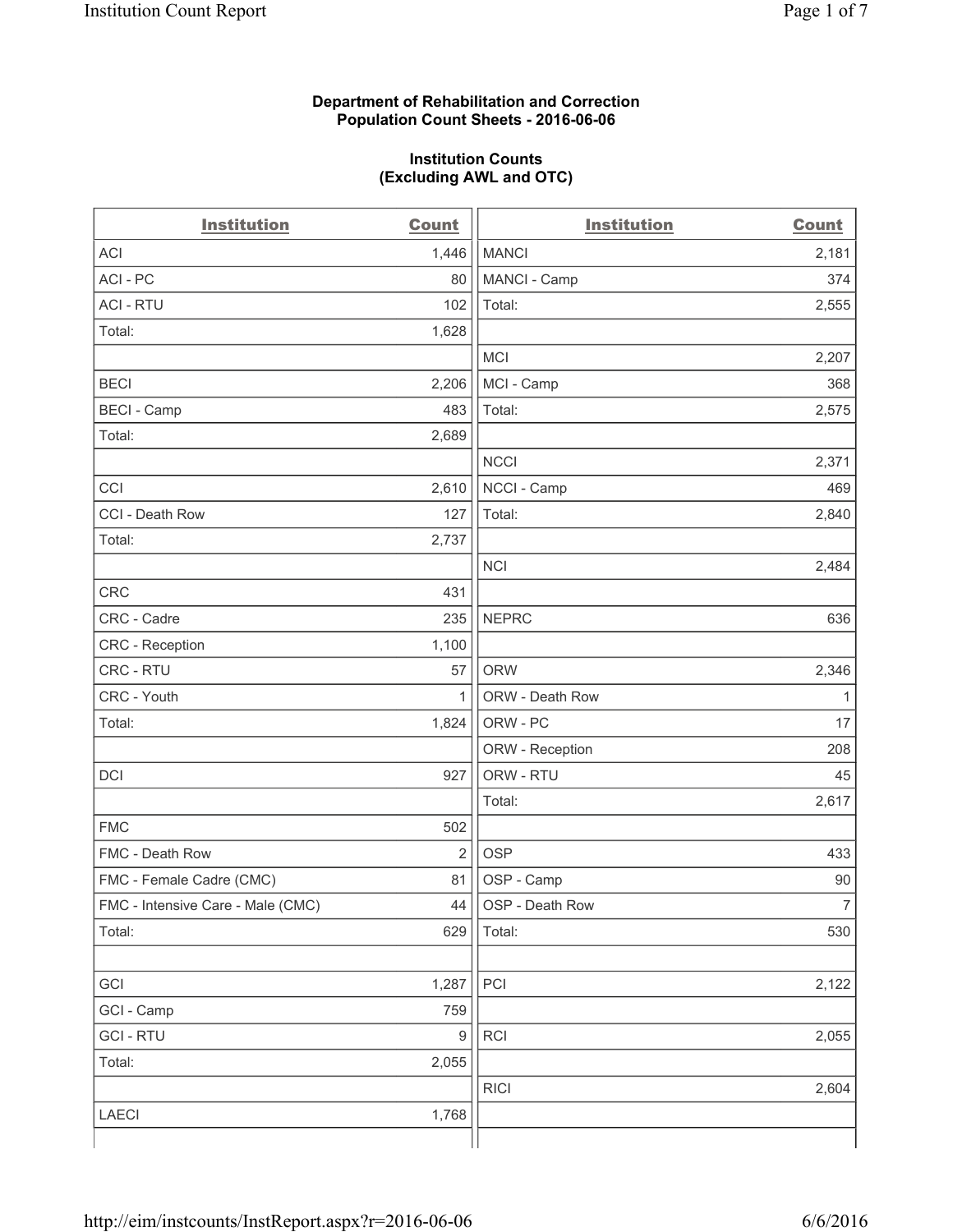|                          |       | SCI            |                          | 2,020  |
|--------------------------|-------|----------------|--------------------------|--------|
| LECI                     | 2,253 |                |                          |        |
| LECI - Camp              | 194   | SOCF           |                          | 1,186  |
| Total:                   | 2,447 | SOCF - RTU     |                          | 60     |
|                          |       | Total:         |                          | 1,246  |
| LOCI                     | 2,290 |                |                          |        |
|                          |       | <b>TCI</b>     |                          | 1,087  |
| LORCI                    | 207   | TCI - Camp     |                          | 419    |
| LORCI - Cadre            | 160   | Total:         |                          | 1,506  |
| <b>LORCI - Reception</b> | 1,286 |                |                          |        |
| Total:                   | 1,653 | <b>TOCI</b>    |                          | 1,095  |
|                          |       | TOCI - PC      |                          | 120    |
| <b>MACI</b>              | 650   | Total:         |                          | 1,215  |
| MACI - Minimum           | 1,246 |                |                          |        |
| Total:                   | 1,896 | <b>WCI</b>     |                          | 1,239  |
|                          |       | <b>WCI-RTU</b> |                          | 89     |
|                          |       | Total:         |                          | 1,328  |
|                          |       |                | <b>Total Population:</b> | 50,876 |

\* The Total Population includes 30 Offenders with Reason Codes 30 & 31. \*\* The Total Population includes 34 Offenders with Reason Code 0A.

| (Include AWL and Exclude OTC) |                   |             |            |               |              |
|-------------------------------|-------------------|-------------|------------|---------------|--------------|
| <b>Security Level</b>         |                   | <b>Body</b> | <b>AWL</b> | <u>(-OTC)</u> | <b>Total</b> |
| Total Level 5                 |                   | 106         | 5          | 5             | 106          |
| <b>Total Level 4</b>          |                   | 1,826       | 26         | 25            | 1,827        |
| Total Level 3                 |                   | 12,147      | 182        | 146           | 12,183       |
| Total Level 2                 |                   | 16,765      | 262        | 184           | 16,843       |
| Total Level 1                 |                   | 15,541      | 194        | 94            | 15,641       |
| <b>Total Death Row</b>        |                   | 137         |            | 1             | 137          |
|                               | <b>Total Male</b> | 46,522      | 670        | 455           | 46,737       |

# **Male Population by Security Level**

# **Female Population by Institution (Include AWL and Exclude OTC)**

| <b>Institution</b>       | <b>Body</b> | <b>AWL</b> | $(-OTC)$ | <b>Total</b> |
|--------------------------|-------------|------------|----------|--------------|
| <b>DCI</b>               | 927         | 9          |          | 929          |
| <b>FMC</b>               | 27          |            | ⌒        | 27           |
| FMC - Female Cadre (CMC) | 81          |            | 0        | 82           |
| <b>NEPRC</b>             | 636         | 18         | 8        | 646          |
| <b>ORW</b>               | 2,346       | 55         | 25       | 2,376        |
|                          |             |            |          |              |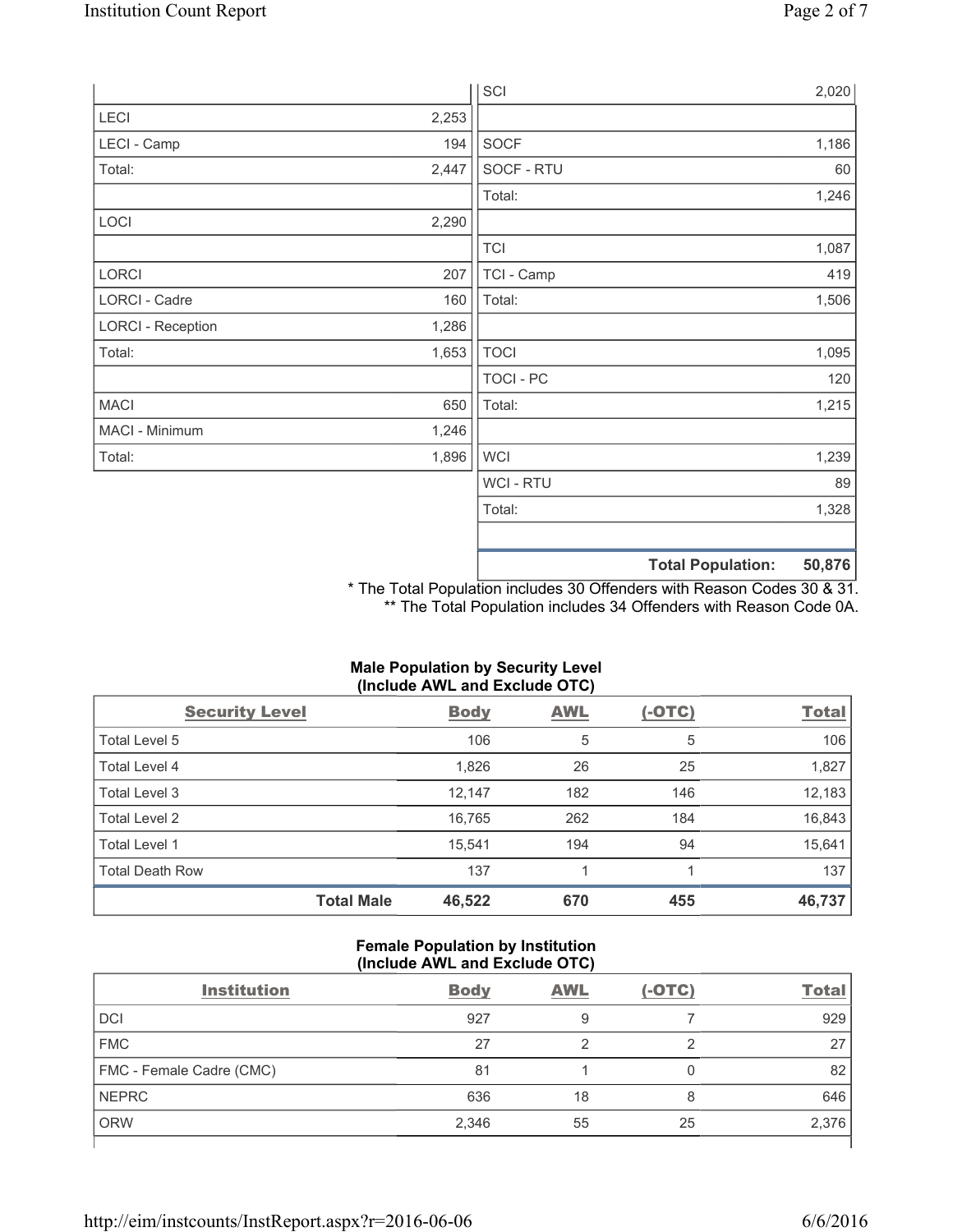| <b>ORW - Death Row</b> |                          |        | 0   |     |        |
|------------------------|--------------------------|--------|-----|-----|--------|
| ORW - PC               |                          | 17     | 0   |     |        |
| ORW - Reception        |                          | 208    |     |     | 208    |
| <b>ORW - RTU</b>       |                          | 45     |     |     | 45     |
|                        | <b>Total Female</b>      | 4,288  | 85  | 42  | 4,331  |
|                        | <b>Total Population:</b> | 50,810 | 755 | 497 | 51,068 |
|                        |                          |        |     |     |        |

# **Male Population by Institution: Security Level 5 (Include AWL and Exclude OTC)**

|            | <b>Institution</b>   | <b>Body</b> | <b>AWL</b> | $(-OTC)$ | <b>Total</b> |
|------------|----------------------|-------------|------------|----------|--------------|
| <b>OSP</b> |                      | 104         |            |          | 104          |
| SOCF - RTU |                      |             |            |          |              |
|            | <b>Total Level 5</b> | 106         |            |          | 106          |

# **Male Population by Institution: Security Level 4 (Include AWL and Exclude OTC)**

| <b>Institution</b>       |                      | <b>Body</b>    | <b>AWL</b>          | $(-OTC)$            | <b>Total</b>   |
|--------------------------|----------------------|----------------|---------------------|---------------------|----------------|
| <b>BECI</b>              |                      | $\mathbf{1}$   | $\mathsf 0$         | $\mathbf 0$         | 1              |
| CCI                      |                      | 6              | $\mathbf 0$         | $\mathbf 0$         | $\,6\,$        |
| CRC                      |                      | 13             | $\overline{2}$      | $\overline{2}$      | 13             |
| CRC - Reception          |                      | $\overline{5}$ | $\mathbf 0$         | $\mathsf{O}\xspace$ | $\sqrt{5}$     |
| <b>FMC</b>               |                      | $\mathbf{1}$   | $\mathbf 0$         | $\mathsf 0$         | $\mathbf{1}$   |
| <b>LAECI</b>             |                      | 1              | $\mathsf{O}\xspace$ | $\mathsf{O}\xspace$ | 1              |
| LECI                     |                      | $\overline{2}$ | $\mathbf 0$         | $\mathbf 0$         | $\sqrt{2}$     |
| LOCI                     |                      | 4              | $\mathsf{O}\xspace$ | $\mathbf 0$         | $\overline{4}$ |
| <b>LORCI</b>             |                      | 3              | $\mathbf{1}$        | $\mathbf{1}$        | $\sqrt{3}$     |
| <b>LORCI - Cadre</b>     |                      | $\mathbf{1}$   | $\mathbf 0$         | $\mathsf 0$         | $\mathbf{1}$   |
| <b>LORCI - Reception</b> |                      | 3              | $\mathbf 0$         | $\mathsf 0$         | $\sqrt{3}$     |
| <b>MANCI</b>             |                      | 12             | $\mathbf 0$         | $\mathsf{O}\xspace$ | 12             |
| <b>NCI</b>               |                      | $\overline{2}$ | $\mathsf{O}\xspace$ | $\mathsf{O}\xspace$ | $\overline{2}$ |
| <b>OSP</b>               |                      | 323            | $\overline{5}$      | $\overline{5}$      | 323            |
| RCI                      |                      | 10             | $\mathbf 0$         | $\mathsf 0$         | 10             |
| SOCF                     |                      | 1,168          | 15                  | 14                  | 1,169          |
| SOCF - RTU               |                      | 56             | $\mathbf{1}$        | 1                   | 56             |
| <b>TOCI</b>              |                      | 177            | $\overline{2}$      | $\overline{2}$      | 177            |
| <b>TOCI - PC</b>         |                      | 21             | $\mathsf{O}\xspace$ | $\mathsf{O}\xspace$ | 21             |
| <b>WCI</b>               |                      | 15             | $\mathbf 0$         | $\mathsf 0$         | 15             |
| WCI - RTU                |                      | $\overline{2}$ | $\mathsf{O}\xspace$ | $\mathsf{O}\xspace$ | $\sqrt{2}$     |
|                          | <b>Total Level 4</b> | 1,826          | 26                  | 25                  | 1,827          |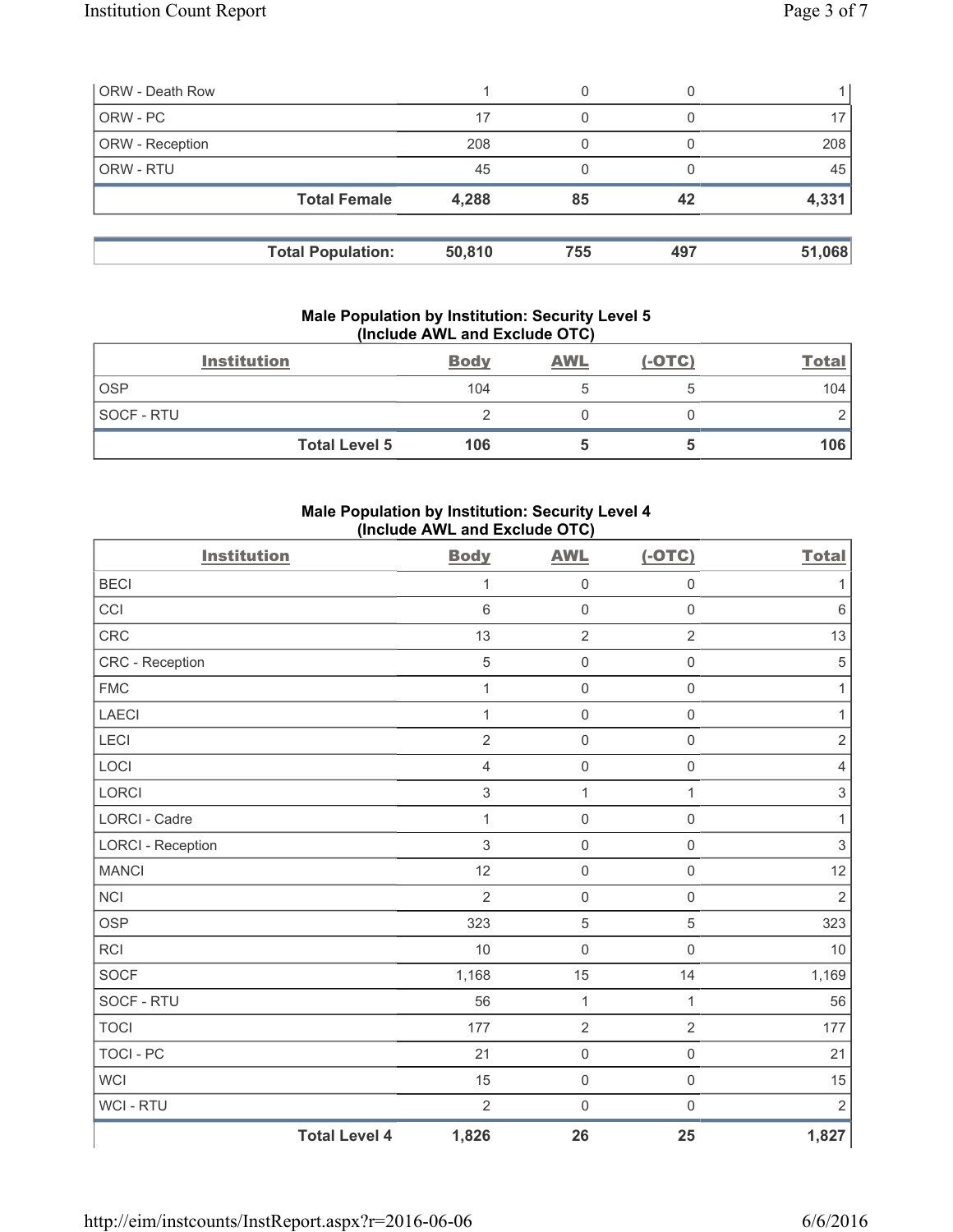|                                   | (Include AWL and Exclude OTC) |                |                     |                     |                |
|-----------------------------------|-------------------------------|----------------|---------------------|---------------------|----------------|
| <b>Institution</b>                |                               | <b>Body</b>    | <b>AWL</b>          | $(-OTC)$            | <b>Total</b>   |
| ACI                               |                               | 22             | $\mathsf{O}\xspace$ | $\mathsf{O}\xspace$ | 22             |
| <b>BECI</b>                       |                               | $\mathbf{1}$   | $\mathsf 0$         | $\mathsf{O}\xspace$ | $\mathbf{1}$   |
| CCI                               |                               | $\overline{2}$ | $\mathsf{O}\xspace$ | $\mathsf{O}\xspace$ | $\overline{2}$ |
| <b>CRC</b>                        |                               | 106            | $\,6\,$             | $\sqrt{5}$          | 107            |
| CRC - Cadre                       |                               | 214            | $\mathbf 0$         | $\mathsf{O}\xspace$ | 214            |
| CRC - Reception                   |                               | 874            | 26                  | 21                  | 879            |
| CRC - RTU                         |                               | 47             | $\mathsf 0$         | $\mathsf 0$         | 47             |
| CRC - Youth                       |                               | $\mathbf{1}$   | $\mathsf 0$         | $\mathsf{O}\xspace$ | $\mathbf{1}$   |
| <b>FMC</b>                        |                               | $\sqrt{5}$     | $\mathsf 0$         | $\mathsf{O}\xspace$ | $\,$ 5 $\,$    |
| FMC - Intensive Care - Male (CMC) |                               | $\sqrt{5}$     | $\mathsf{O}\xspace$ | $\mathsf{O}\xspace$ | $\,$ 5 $\,$    |
| GCI                               |                               | $\mathbf{1}$   | $\mathbf 1$         | $\mathbf{1}$        | $\mathbf{1}$   |
| <b>LAECI</b>                      |                               | $\overline{2}$ | $\mathsf{O}\xspace$ | $\mathsf{O}\xspace$ | $\overline{2}$ |
| LECI                              |                               | 2,178          | 16                  | 13                  | 2,181          |
| LOCI                              |                               | 5              | $\mathsf{O}\xspace$ | $\mathsf 0$         | $\sqrt{5}$     |
| LORCI                             |                               | 83             | 38                  | 29                  | 92             |
| <b>LORCI - Cadre</b>              |                               | 114            | $\mathsf 0$         | $\mathsf 0$         | 114            |
| <b>LORCI - Reception</b>          |                               | 940            | $\mathsf 0$         | $\mathsf{O}\xspace$ | 940            |
| <b>MACI</b>                       |                               | 312            | $\mathsf 0$         | $\mathsf{O}\xspace$ | 312            |
| <b>MANCI</b>                      |                               | 2,110          | 27                  | 22                  | 2,115          |
| MCI                               |                               | $\overline{4}$ | $\mathsf 0$         | $\mathsf{O}\xspace$ | 4              |
| <b>NCCI</b>                       |                               | 15             | $\mathbf{1}$        | $\mathbf{1}$        | 15             |
| <b>NCI</b>                        |                               | $\overline{7}$ | $\mathbf 1$         | $\mathbf{1}$        | $\overline{7}$ |
| PCI                               |                               | 41             | 1                   | $\mathsf{O}\xspace$ | 42             |
| RCI                               |                               | 1,882          | 31                  | 22                  | 1,891          |
| <b>RICI</b>                       |                               | 4              | $\mathbf 0$         | $\mathsf 0$         | 4              |
| SCI                               |                               | $\overline{4}$ | $\mathsf{O}\xspace$ | $\mathsf{O}\xspace$ | $\overline{4}$ |
| SOCF                              |                               | 17             | $\mathsf 0$         | $\mathsf{O}\xspace$ | 17             |
| SOCF - RTU                        |                               | $\overline{2}$ | $\mathsf 0$         | $\mathsf{O}\xspace$ | $\overline{2}$ |
| <b>TCI</b>                        |                               | 1,032          | 11                  | $\boldsymbol{9}$    | 1,034          |
| TCI - Camp                        |                               | 1              | $\mathsf 0$         | $\mathsf{O}\xspace$ | $\mathbf{1}$   |
| <b>TOCI</b>                       |                               | 766            | $\,6\,$             | $\,6\,$             | 766            |
| <b>TOCI - PC</b>                  |                               | 99             | $\mathsf 0$         | $\mathsf{O}\xspace$ | 99             |
| <b>WCI</b>                        |                               | 1,166          | 17                  | 16                  | 1,167          |
| WCI - RTU                         |                               | 85             | $\mathsf 0$         | $\mathsf{O}\xspace$ | 85             |
|                                   | <b>Total Level 3</b>          | 12,147         | 182                 | 146                 | 12,183         |

## **Male Population by Institution: Security Level 3 (Include AWL and Exclude OTC)**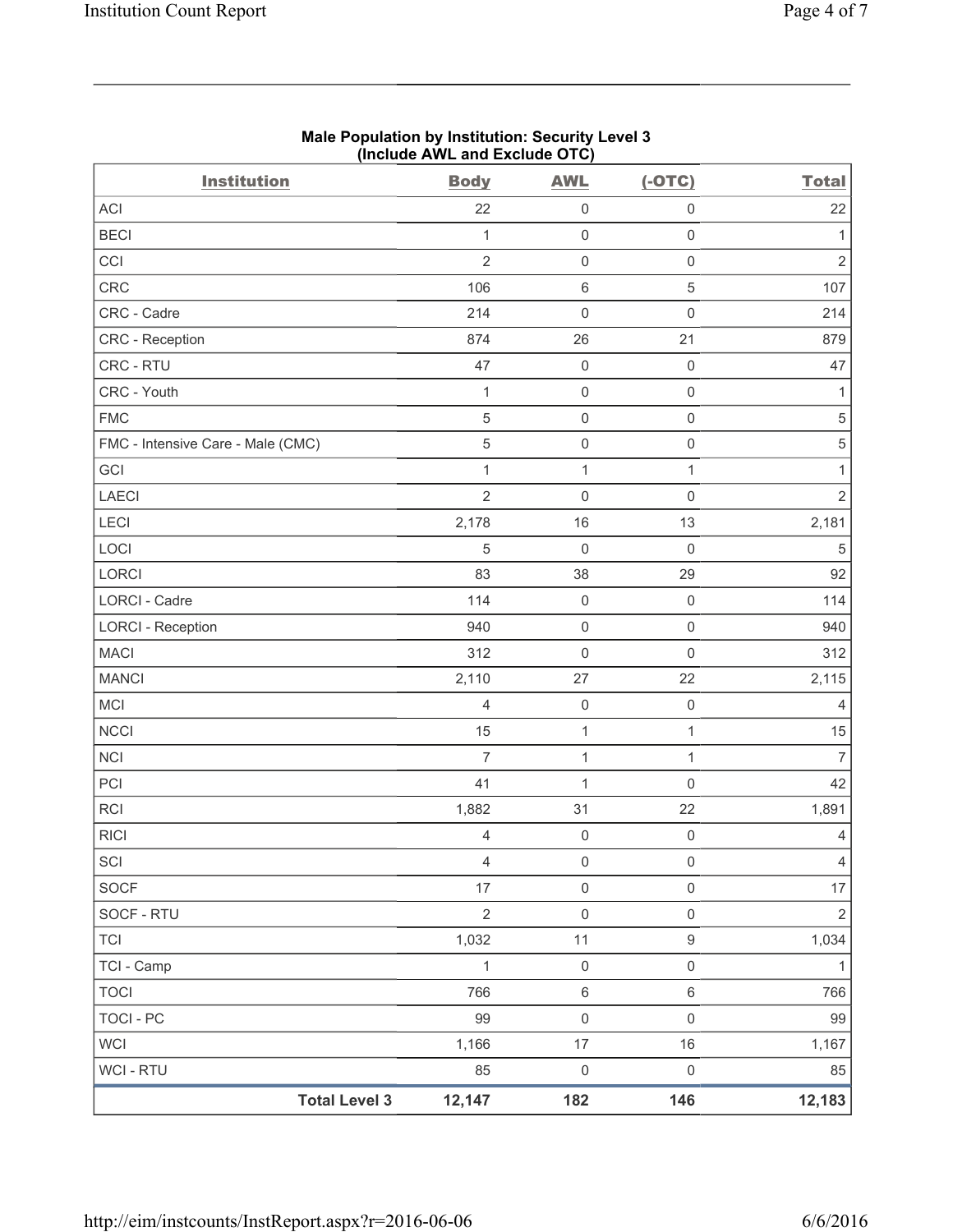| <b>Institution</b>                | <b>Body</b> | <b>AWL</b>                | $(-OTC)$                  | <b>Total</b> |
|-----------------------------------|-------------|---------------------------|---------------------------|--------------|
| <b>ACI</b>                        | 743         | $\boldsymbol{9}$          | $\overline{4}$            | 748          |
| ACI-PC                            | 79          | $\mathsf 0$               | $\mathbf 0$               | 79           |
| <b>ACI - RTU</b>                  | 68          | $\mathbf{1}$              | $\mathbf{1}$              | 68           |
| <b>BECI</b>                       | 1,434       | 27                        | 18                        | 1,443        |
| CCI                               | 1,812       | 16                        | $\overline{7}$            | 1,821        |
| CRC                               | 170         | $\ensuremath{\mathsf{3}}$ | $\mathbf 2$               | 171          |
| CRC - Cadre                       | 21          | 0                         | $\mathsf 0$               | 21           |
| CRC - Reception                   | 164         | 4                         | $\mathsf 3$               | 165          |
| CRC - RTU                         | 8           | $\mathsf{O}\xspace$       | $\mathsf 0$               | 8            |
| <b>FMC</b>                        | $6\,$       | $\mathsf 0$               | $\mathsf 0$               | $\,6\,$      |
| FMC - Intensive Care - Male (CMC) | 17          | 0                         | $\mathsf 0$               | 17           |
| GCI                               | 793         | $\overline{7}$            | $\ensuremath{\mathsf{3}}$ | 797          |
| <b>GCI-RTU</b>                    | $\sqrt{5}$  | $\mathsf 0$               | $\mathsf 0$               | $\sqrt{5}$   |
| <b>LAECI</b>                      | 1,120       | 25                        | 21                        | 1,124        |
| <b>LECI</b>                       | 66          | $\mathsf{O}\xspace$       | $\mathsf 0$               | 66           |
| LOCI                              | 1,236       | $\hbox{9}$                | $\overline{7}$            | 1,238        |
| LORCI                             | 95          | 18                        | 18                        | 95           |
| LORCI - Cadre                     | 45          | $\mathbf{1}$              | $\mathsf 0$               | 46           |
| <b>LORCI - Reception</b>          | 249         | $\mathbf{1}$              | $\mathbf{1}$              | 249          |
| <b>MACI</b>                       | 338         | $\overline{7}$            | $\overline{7}$            | 338          |
| <b>MANCI</b>                      | 33          | 0                         | $\mathsf 0$               | 33           |
| <b>MCI</b>                        | 1,648       | 21                        | 14                        | 1,655        |
| MCI - Camp                        | 1           | 0                         | $\mathsf 0$               | 1            |
| <b>NCCI</b>                       | 1,523       | 18                        | $\,8\,$                   | 1,533        |
| NCCI - Camp                       | 24          | 0                         | $\mathsf{O}\xspace$       | 24           |
| <b>NCI</b>                        | 1,652       | 28                        | $25\,$                    | 1,655        |
| OSP - Camp                        | 1           | $\mathsf{O}\xspace$       | $\mathsf 0$               | $\mathbf{1}$ |
| PCI                               | 744         | 13                        | $\overline{7}$            | 750          |
| <b>RCI</b>                        | 163         | $\mathbf{1}$              | $\mathsf{O}\xspace$       | 164          |
| <b>RICI</b>                       | 1,554       | 39                        | 28                        | 1,565        |
| SCI                               | 869         | 14                        | $10$                      | 873          |
| <b>TCI</b>                        | $\hbox{9}$  | $\mathsf{O}\xspace$       | $\mathsf 0$               | 9            |
| <b>TOCI</b>                       | 16          | $\mathsf{O}\xspace$       | $\mathsf{O}\xspace$       | 16           |
| <b>WCI</b>                        | 57          | $\mathsf 0$               | $\mathsf 0$               | 57           |
| WCI - RTU                         | $\sqrt{2}$  | $\mathsf{O}\xspace$       | $\mathsf 0$               | $\sqrt{2}$   |
| <b>Total Level 2</b>              | 16,765      | 262                       | 184                       | 16,843       |

# **Male Population by Institution: Security Level 2 (Include AWL and Exclude OTC)**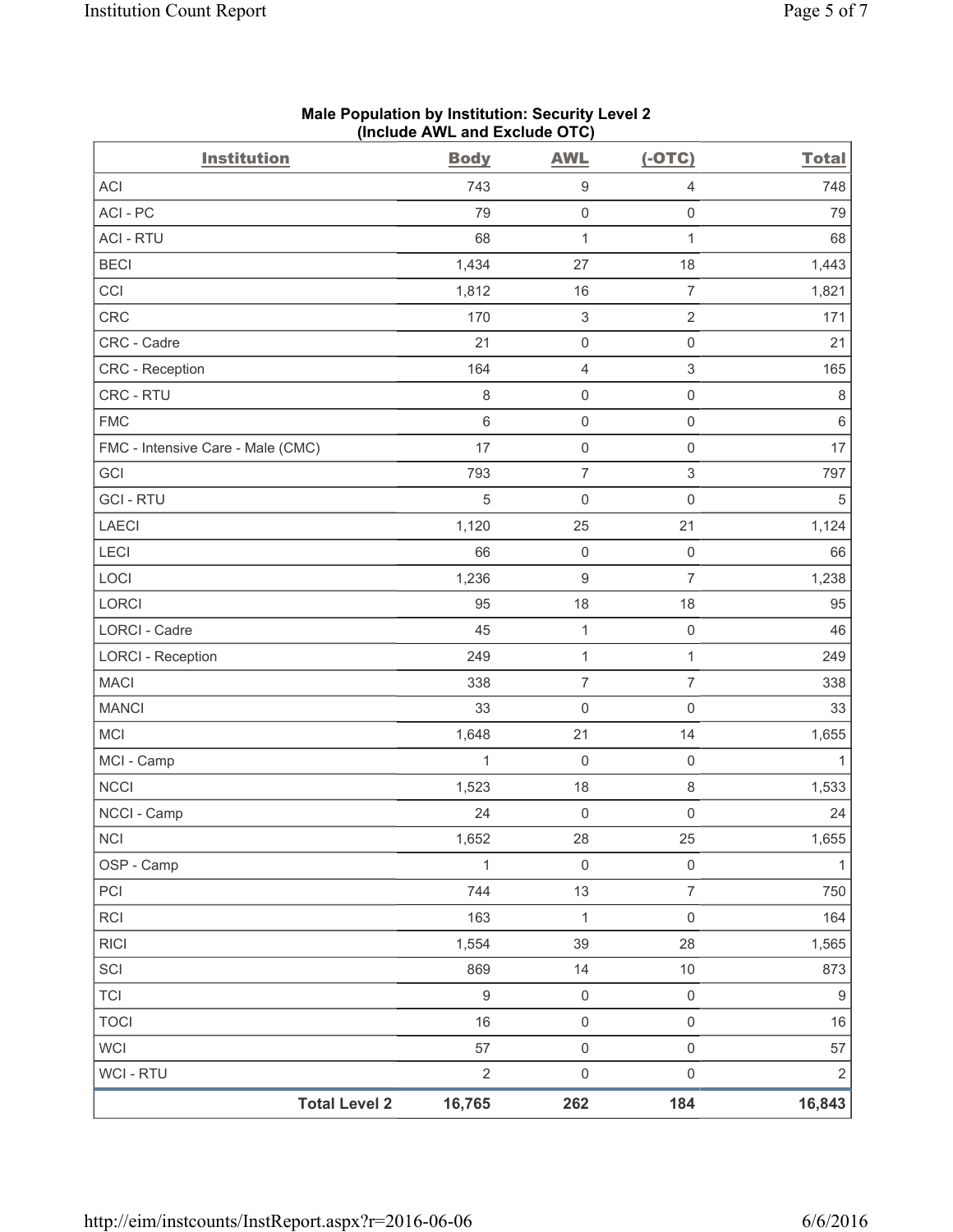| <b>Institution</b>                | <b>Body</b>    | <b>AWL</b>                | $(-OTC)$            | <b>Total</b>   |
|-----------------------------------|----------------|---------------------------|---------------------|----------------|
| <b>ACI</b>                        | 681            | 6                         | $\mathbf{1}$        | 686            |
| ACI - PC                          | $\mathbf{1}$   | 0                         | $\mathsf{O}\xspace$ | 1              |
| <b>ACI - RTU</b>                  | 34             | $\mathsf 0$               | $\mathsf 0$         | 34             |
| <b>BECI</b>                       | 770            | 17                        | $\,8\,$             | 779            |
| <b>BECI</b> - Camp                | 483            | $\mathsf{O}\xspace$       | $\mathbf 0$         | 483            |
| CCI                               | 790            | $\ensuremath{\mathsf{3}}$ | $\mathbf{1}$        | 792            |
| CRC                               | 83             | 0                         | $\mathsf 0$         | 83             |
| <b>CRC</b> - Reception            | 53             | $\mathbf{1}$              | $\mathbf{1}$        | 53             |
| CRC - RTU                         | $\overline{2}$ | 0                         | $\mathsf{O}\xspace$ | $\sqrt{2}$     |
| <b>FMC</b>                        | 462            | 4                         | $\sqrt{2}$          | 464            |
| FMC - Intensive Care - Male (CMC) | 22             | 0                         | $\mathsf{O}\xspace$ | 22             |
| GCI                               | 493            | 18                        | $\hbox{9}$          | 502            |
| GCI - Camp                        | 759            | $\mathsf 0$               | $\mathsf{O}\xspace$ | 759            |
| <b>GCI-RTU</b>                    | $\overline{4}$ | $\mathbf 1$               | $\mathsf{O}\xspace$ | 5              |
| <b>LAECI</b>                      | 645            | $\boldsymbol{9}$          | $\,8\,$             | 646            |
| LECI                              | $\overline{7}$ | $\mathsf{O}\xspace$       | $\mathsf 0$         | $\overline{7}$ |
| LECI - Camp                       | 194            | $\mathbf{1}$              | $\mathsf{O}\xspace$ | 195            |
| LOCI                              | 1,045          | 8                         | $\overline{4}$      | 1,049          |
| LORCI                             | 26             | 6                         | $\,6\,$             | 26             |
| <b>LORCI - Reception</b>          | 94             | $\mathsf{O}\xspace$       | $\mathsf 0$         | 94             |
| MACI - Minimum                    | 1,246          | 10                        | $\,8\,$             | 1,248          |
| <b>MANCI</b>                      | 26             | 5                         | 5                   | 26             |
| MANCI - Camp                      | 374            | 3                         | $\,$ 3 $\,$         | 374            |
| <b>MCI</b>                        | 555            | 8                         | $\sqrt{2}$          | 561            |
| MCI - Camp                        | 367            | $\sqrt{2}$                | 1                   | 368            |
| NCCI                              | 832            | $15\,$                    | $\overline{7}$      | 840            |
| NCCI - Camp                       | 445            | $\mathsf{O}\xspace$       | $\mathsf 0$         | 445            |
| <b>NCI</b>                        | 823            | 8                         | $\,6\,$             | 825            |
| <b>OSP</b>                        | 6              | $\mathbf{1}$              | $\mathbf{1}$        | 6              |
| OSP - Camp                        | 89             | $\sqrt{2}$                | $\mathsf 0$         | 91             |
| PCI                               | 1,337          | 21                        | $\,8\,$             | 1,350          |
| <b>RICI</b>                       | 1,046          | 19                        | $\overline{7}$      | 1,058          |
| SCI                               | 1,147          | $16$                      | $\sqrt{2}$          | 1,161          |
| <b>TCI</b>                        | 46             | $\boldsymbol{7}$          | $\overline{4}$      | 49             |
| TCI - Camp                        | 418            | $\mathbf 1$               | $\mathsf{O}\xspace$ | 419            |
| <b>TOCI</b>                       | 136            | $\mathbf{2}$              | $\mathsf 0$         | 138            |
| <b>Total Level 1</b>              | 15,541         | 194                       | 94                  | 15,641         |

# **Male Population by Institution: Security Level 1 (Include AWL and Exclude OTC)**